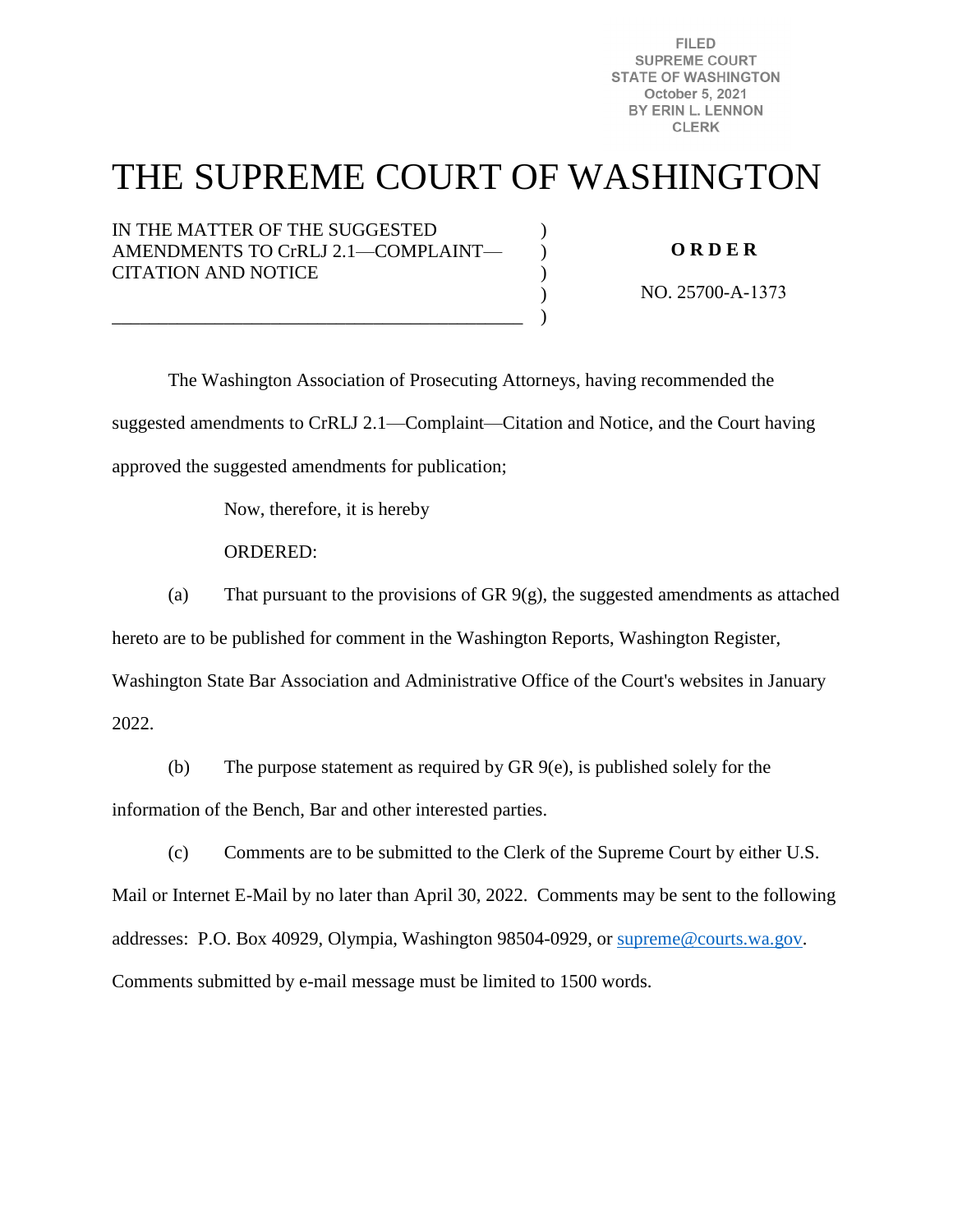Page 2 ORDER IN THE MATTER OF THE SUGGESTED AMENDMENTS TO CrRLJ 2.1—COMPLAINT— CITATION AND NOTICE

DATED at Olympia, Washington this 5th day of October, 2021.

For the Court

Conzález C.J.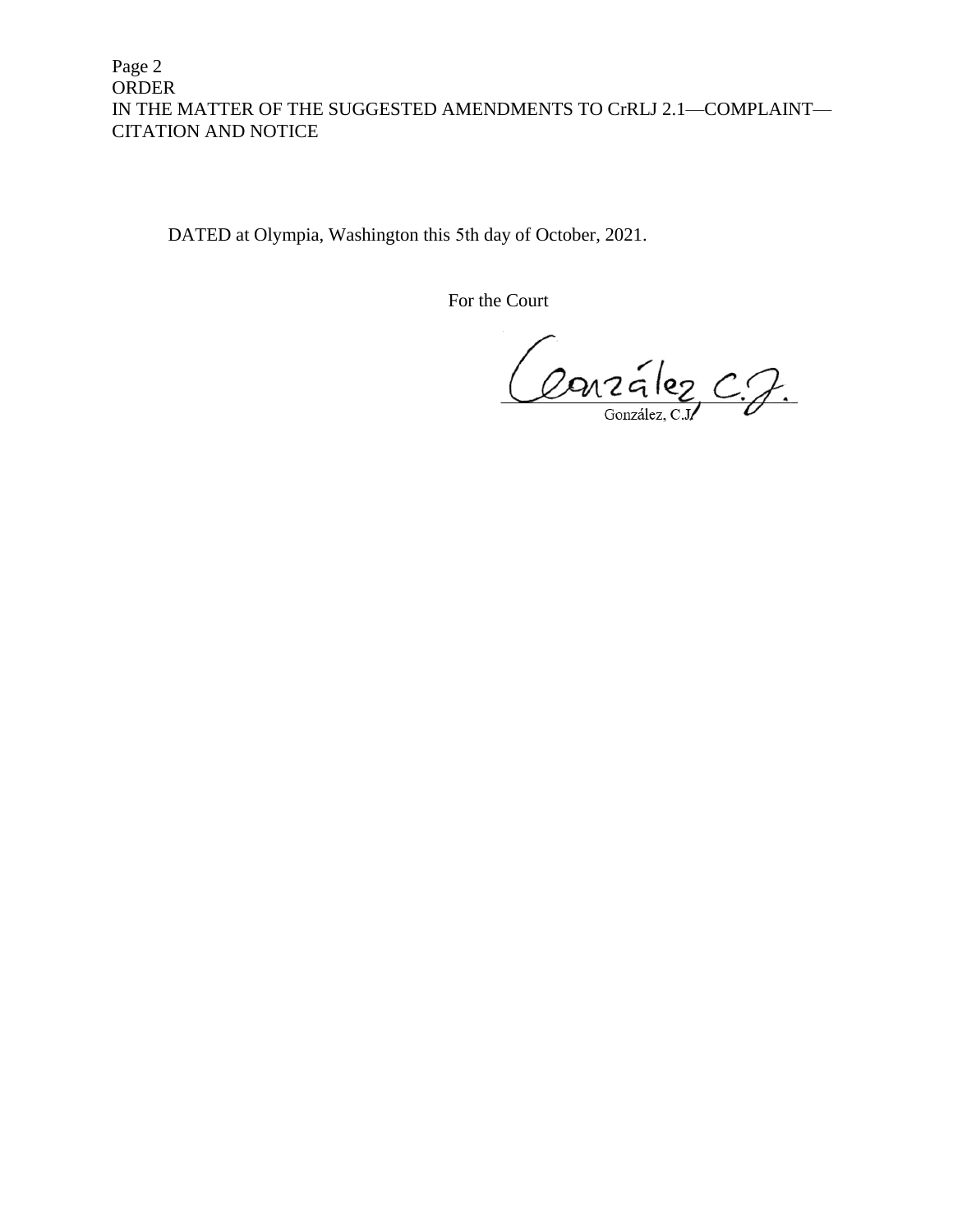## **----------------------------------------------- GR 9 COVER SHEET**

## **-----------------------------------------------**

Proposal to Repeal Criminal Rules for Courts of Limited Jurisdiction (CrRLJ) 2.1(c)

- A. Name of Proponent: Submitted by the Washington Association of ProsecutingAttorneys
- B. Spokesperson: Pam Loginsky, Staff Attorney
- C. Purpose:

Repeals the facially unconstitutional portion of CrRLJ 2.1 that authorizes judges to file criminal charges at the request of a citizen.

Two justices of the Washington Supreme Court issued a concurring opinion on August 26, 2021, in *In re Citizen [Complaint](https://www.courts.wa.gov/opinions/pdf/986134.pdf) by Thomas W. Stout v. Geene D. Felix*, No. 98613-4 (Aug. 26, 2021), in which they concluded that:

It is long past time for the wasteful pretense of citizen complaints to end. I would affirm the district court's order of dismissal on the alternative basis that this and every citizen complaint case must be summarily dismissed with prejudice because CrRLJ 2.1(c) is unconstitutional on its face. I therefore respectfully concur only in the result.

*Id.*, slip op. at 25 (Justice Yu, concurring).

A Lewis County Superior Court Judge ruled that CrRLJ 2.1(c) unconstitutionally violates the separation of powers doctrine and interferes with the prosecuting attorney's core function of determining whether charges should be filed. See In re Petition of Ware, 5 Wn. App. 2d 658, 670, 420 P.3d 1083 (2018).

The judges who must apply the citizen complaint rule agree that it "violates the separation of powers doctrine, requiring a judge to serve as both prosecutor and judicial officer." Letter from Judge David A. Steiner, President, Dist. & Mun. Court Judges' Ass'n, to Justice Charles W. Johnson, Chair, Supreme Court Rules Comm. (Apr. 16, 2015), [https://www.courts.wa.gov/court\\_Ru](http://www.courts.wa.gov/court_Rules/proposed/2014Nov/CrRLJ2.1/Judge%20David%25)les/pr[oposed/2014Nov/CrRLJ2.1/Judge%20David%](http://www.courts.wa.gov/court_Rules/proposed/2014Nov/CrRLJ2.1/Judge%20David%25) 20A.%20Steiner.pdf. *See also* 4B Elizabeth Turner, Washington Practice: Rules Practice at 529-30 (8th ed. 2020) (discussing DCMJA's 1996 request that CrRLJ 2.1(c) be repealed).

The Washington State Bar Association acknowledges that CrRLJ 2.1(c) violates the Washington constitution. *See* GR 9 Cover Sheet Submitted by the Board of the Washington State Bar Association  $(2014)$ , [https://www.courts.wa.gov/court\\_rules/?fa=court\\_rules.proposedRul](http://www.courts.wa.gov/court_rules/?fa=court_rules.proposedRuleDisplayArchive&ru)eDispl[ayArchive&ru](http://www.courts.wa.gov/court_rules/?fa=court_rules.proposedRuleDisplayArchive&ru)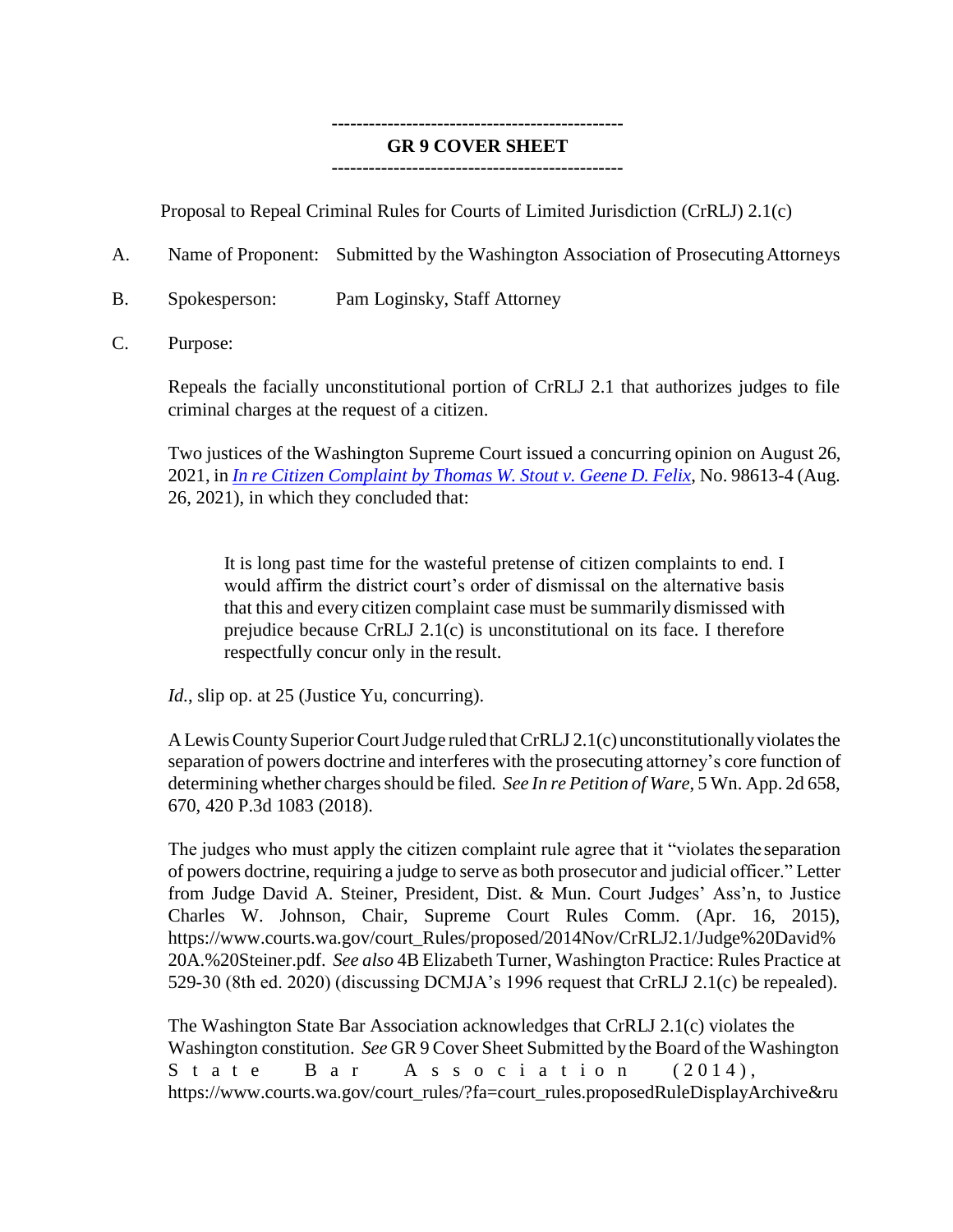## leId=388.

The facially unconstitutional rule has turned courts into

- forums for political theater, *see, e.g.*, Ferry County District Court, No. 19-17CV (seeking permission to file citizen complaint against Attorney General based on activity related to state initiative); Yakima County District Court, No. CITIZEN01 (same); Lower Kittitas County District Court, Nos. CITIZEN01 CZS through CITIZEN 22 CZS (22 of the same); Stevens County District Court, Nos.20190002 through 20190045, 20190047 through 20190063 (61 of the same); Discontent over Washington gun laws leads group to talk of 'citizen's arrest' of Bob Ferguson, Seattle T i m e s , O c t . 2 0 , 2 0 1 9 , a v a i l a b l e a t https:/[/www.seattletimes.com/seattle-news/politics/discontent-over-washington-g](http://www.seattletimes.com/seattle-news/politics/discontent-over-washington-g) un-laws-leads-group-to-talk-of-citizens-arrest-of-bob-ferguson/(last accessedAug. 27, 2021);
- a meansto harass, intimidate, and retaliate against victims of crimes and government servants, *see, e.g., In re Citizen Complaint by Stout v. Felix*, No. 98613-4 (Aug. 26, 2021) (seeking permission to charge a state employee of the Department of Children, Youth, and Families with a crime based upon her performance of her official duties); *State v. A.W.*, 181 Wn. App. 400, 326 P.3d 737 (2014) (defendant charged with raping child sought to have child charged with the offense of false reporting); 4B Elizabeth A. Turner, Washington Practice: Rules Practice at 529-530 (8th ed. 2020) (describing the motives underlying many applications for citizen complaints and the costsincurred bythe targets);; KitsapCountyDistrictCourt,No.Y14-04890 (seeking permission to file citizen complaint against Court of Appeals clerk based on refusal to file improper brief).
- D. Hearing: None needed.
- E. Expedited Consideration: Not requested.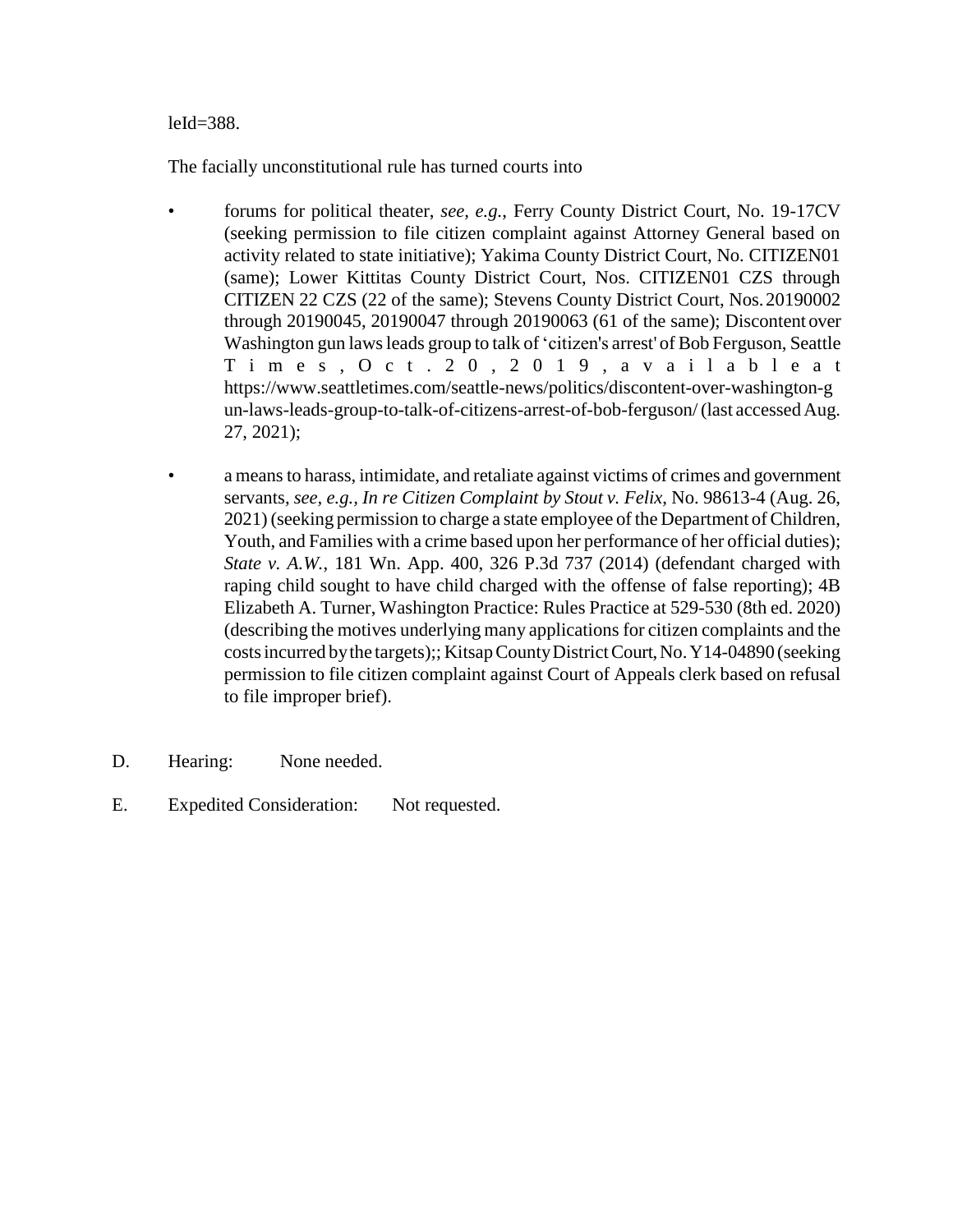| $\mathbf{1}$     | <b>CrRLJ 2.1</b>                                                                                        |  |  |  |  |
|------------------|---------------------------------------------------------------------------------------------------------|--|--|--|--|
| $\overline{2}$   | <b>COMPLAINT-CITATION AND NOTICE</b>                                                                    |  |  |  |  |
| $\boldsymbol{3}$ | (a) Complaint.                                                                                          |  |  |  |  |
| $\overline{4}$   |                                                                                                         |  |  |  |  |
| $\mathfrak s$    | (1) <i>Initiation</i> . Except as otherwise provided in this rule, all criminal proceedings shall be    |  |  |  |  |
| 6                | initiated by a complaint.                                                                               |  |  |  |  |
| 7                |                                                                                                         |  |  |  |  |
| $8\,$            | (2) Nature. The complaint shall be a plain, concise and definite written statement of the               |  |  |  |  |
| 9                | essential facts constituting the offense charged. It shall be signed by the prosecuting authority.      |  |  |  |  |
| 10               | Allegations made in one count may be incorporated by reference in another count. It may be alleged      |  |  |  |  |
| 11               | that the means by which the defendant committed the offense are unknown or that he or she               |  |  |  |  |
| 12               | committed it by one or more specified means. The complaint shall state for each count the official      |  |  |  |  |
| 13               | or customary citation of the statute, rule, regulation or other provision of law which the defendant    |  |  |  |  |
| 14               | is alleged therein to have violated. Error in the citation or its omission shall not be ground for      |  |  |  |  |
| 15               | dismissal of the complaint or for reversal of a conviction if the error or omission did not mislead the |  |  |  |  |
| 16               | defendant to his or her prejudice.                                                                      |  |  |  |  |
| 17               |                                                                                                         |  |  |  |  |
| 18               | (3) Contents. The complaint shall contain or have attached to it the following information              |  |  |  |  |
| 19               | when filed with the court:                                                                              |  |  |  |  |
| 20               |                                                                                                         |  |  |  |  |
| 21               | (i) the name, address, date of birth, and sex of the defendant;                                         |  |  |  |  |
| 22               | (ii) all known personal identification numbers for the defendant, including the Washington              |  |  |  |  |
| 23<br>24         | driver's operating license (DOL) number, the state criminal identification (SID) number, the state      |  |  |  |  |
| 25               | criminal process control number (PCN), the JUVIS control number, and the Washington Department          |  |  |  |  |
| 26               | of Corrections (DOC) number.                                                                            |  |  |  |  |
| 27               |                                                                                                         |  |  |  |  |
| 28               | (b) Citation and Notice to Appear                                                                       |  |  |  |  |
| 29               |                                                                                                         |  |  |  |  |
| 30               | (1) <i>Issuance</i> . Whenever a person is arrested or could have been arrested pursuant to statute     |  |  |  |  |
| 31               | for a violation of law which is punishable as a misdemeanor or gross misdemeanor the arresting          |  |  |  |  |
| 32               | officer, or any other authorized peace officer, may serve upon the person a citation and notice to      |  |  |  |  |
| 33               | appear in court. Criminal citations shall be on a form entitled "Criminal Citation" prescribed by       |  |  |  |  |
| 34               | the Administrative Office of the Courts. Citation forms prescribed by the Administrative Office         |  |  |  |  |
| 35               | of the Courts are presumed valid.                                                                       |  |  |  |  |
| 36               |                                                                                                         |  |  |  |  |
| 37               | (2) Release Factors. In determining whether to release the person or to hold him or her in              |  |  |  |  |
| 38               | custody, the peace officer shall consider the following factors:                                        |  |  |  |  |
| 39               |                                                                                                         |  |  |  |  |
| 40               | (i) whether the person has identified himself or herself satisfactorily;                                |  |  |  |  |
| 41               |                                                                                                         |  |  |  |  |
| 42               | (ii) whether detention appears reasonably necessary to prevent imminent bodily harm to                  |  |  |  |  |
| 43               | himself, herself, or another, or injury to property, or breach of the peace;                            |  |  |  |  |
|                  |                                                                                                         |  |  |  |  |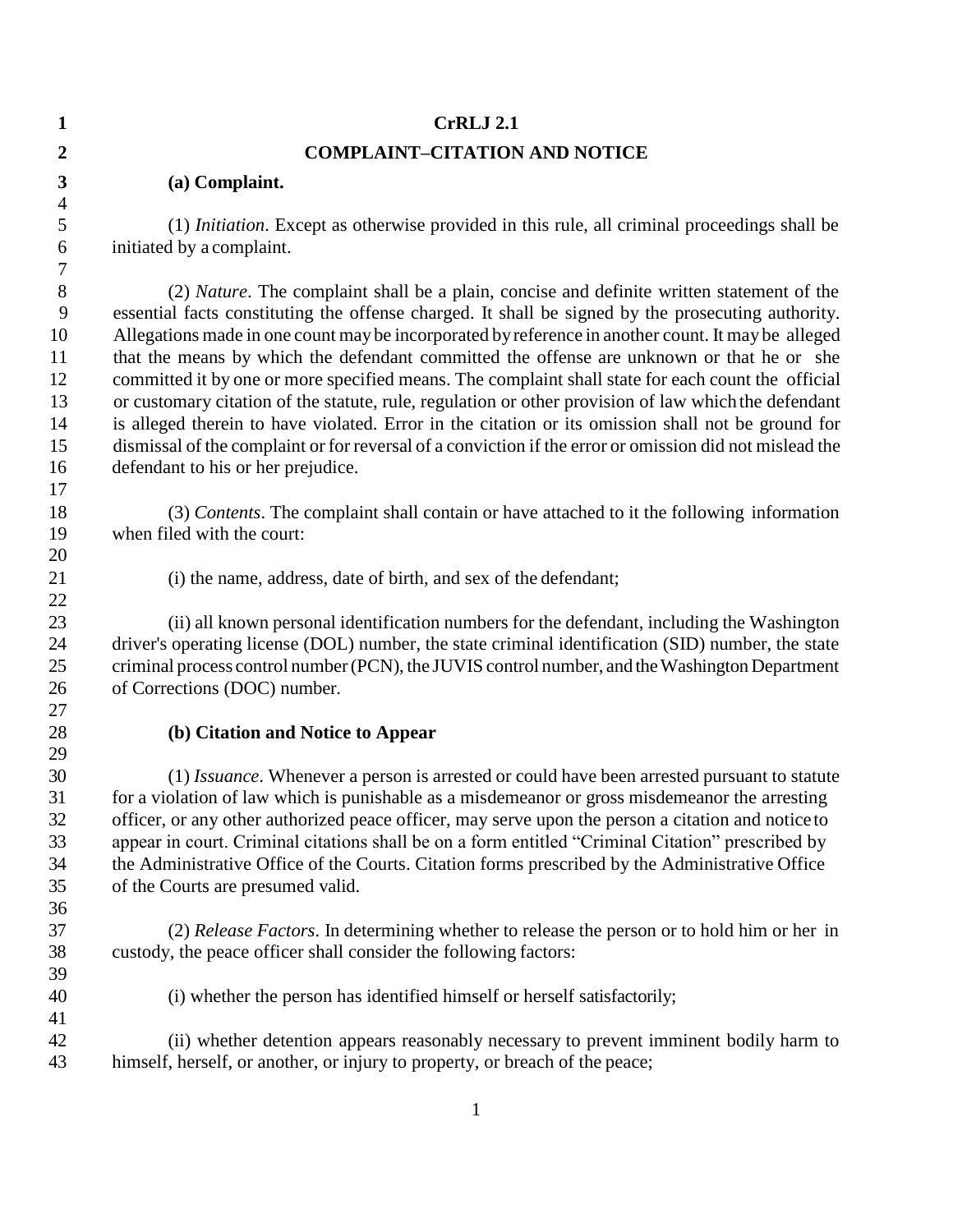(iii) whether the person has ties to the community reasonably sufficient to assure his or her appearance or whether there is substantial likelihood that he or she will refuse to respond to the citation and notice; and (iv) whether the person previously has failed to appear in response to a citation and notice issued pursuant to this rule or to other lawful process. (3) *Contents*. The citation and notice to appear shall include or have attached to it: (i) the name of the court and a space for the court's docket, case or file number; (ii) the name, address, date of birth, and sex of the defendant; and all known personal 13 identification numbers for the defendant, including the Washington driver's operating license (DOL) number, the state criminal identification (SID) number, the state criminal process control number (PCN), the JUVIS control number, and the Washington Department of Corrections(DOC) number; (iii)the date, time, place, numerical code section, description of the offense charged, the date on which the citation was issued, and the name of the citing officer; (iv) the time and place the person is to appear in court, which may not exceed 20 days after the date of the citation and notice, but which need not be a time certain. (4)*Certificate*. The citation and notice shall contain a form of certificate bythe citing official that he orshe certifies, under penalties of perjury, as provided byGR 13, that he or she has probable cause to believe the person committed the offense charged contrary to law. The certificate need not be made before a magistrate or any other person. (5) *Initiation*. When signed by the citing officer and filed with a court of competent jurisdiction, the citation and notice shall be deemed a lawful complaint for the purpose of initiating prosecution of the offense charged therein. **(c) Citizen Complaints**. Any person wishing to institute a criminal action alleging a misdemeanor or gross misdemeanor shall appear before a judge empowered to commit persons charged with offenses against the State, other than a judge pro tem. The judge may require the appearance to be made on the record, and under oath. The judge may consider any allegations on the basis of an affidavit sworn to before the judge. The court may also grant an opportunity at said hearing for evidence to be given by the county prosecuting attorney or deputy, the potential defendant or attorney of record, law enforcement or other potential witnesses. The court may also require the presence of other potential witnesses. 41 - In addition to probable cause, the court may consider: 43 (1) Whether an unsuccessful prosecution will subject the State to costs or damage claims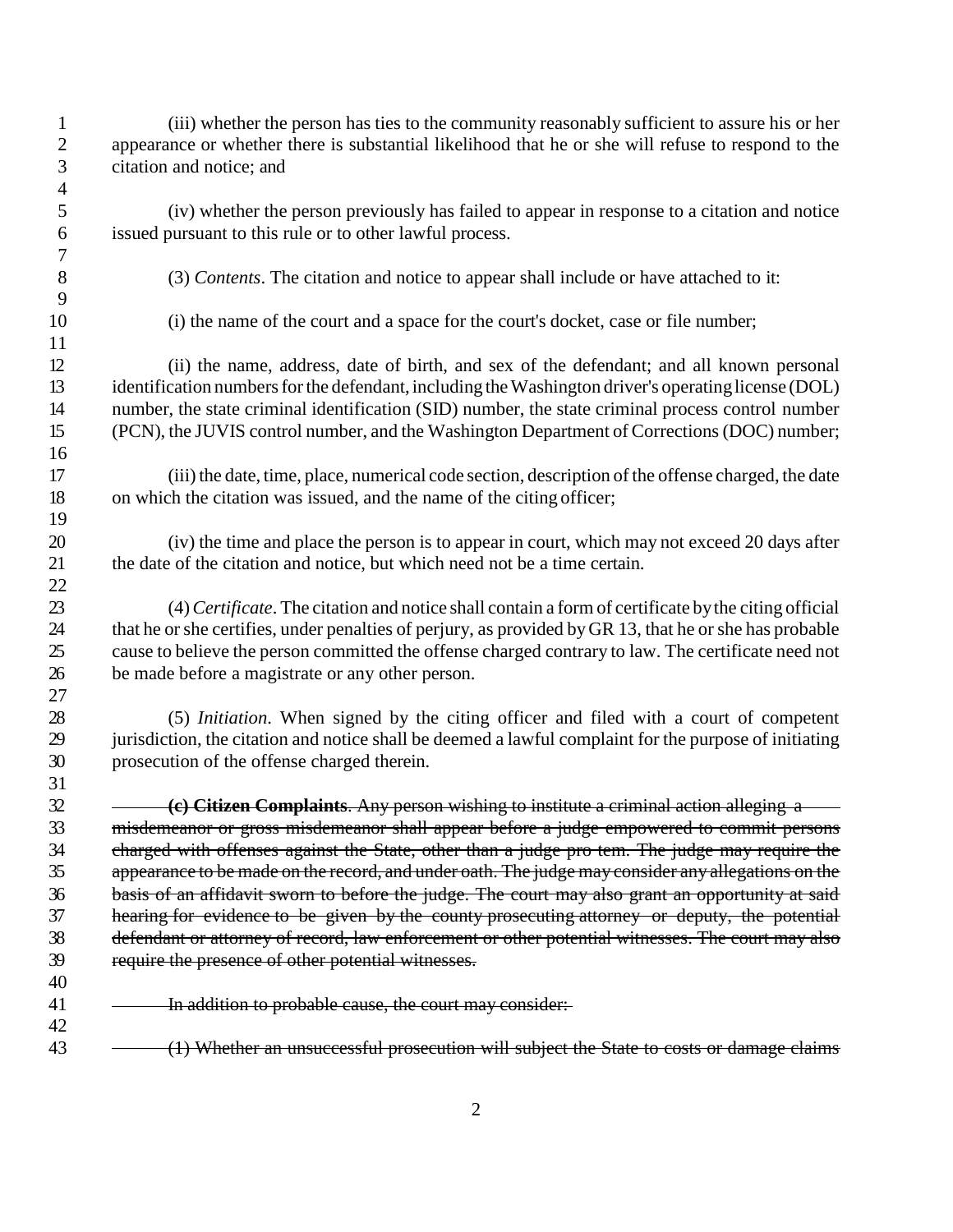| under RCW 9A.16.110, or other civil proceedings;                                                                                                |                                                                                   |                   |                                                                                                                                                                                                                                                                                                                                                                                                                                                                                                                                   |  |  |  |
|-------------------------------------------------------------------------------------------------------------------------------------------------|-----------------------------------------------------------------------------------|-------------------|-----------------------------------------------------------------------------------------------------------------------------------------------------------------------------------------------------------------------------------------------------------------------------------------------------------------------------------------------------------------------------------------------------------------------------------------------------------------------------------------------------------------------------------|--|--|--|
| (2) Whether the complainant has adequate recourse under laws governing small claims suits,<br>anti-harassment petitions or other civil actions; |                                                                                   |                   |                                                                                                                                                                                                                                                                                                                                                                                                                                                                                                                                   |  |  |  |
|                                                                                                                                                 | (3) Whether a criminal investigation is pending;                                  |                   |                                                                                                                                                                                                                                                                                                                                                                                                                                                                                                                                   |  |  |  |
| be filed;                                                                                                                                       |                                                                                   |                   | (4) Whether other criminal charges could be disrupted by allowing the citizen complaint to                                                                                                                                                                                                                                                                                                                                                                                                                                        |  |  |  |
|                                                                                                                                                 | (5) The availability of witnesses at trial;                                       |                   |                                                                                                                                                                                                                                                                                                                                                                                                                                                                                                                                   |  |  |  |
|                                                                                                                                                 | whether any have been convicted of crimes of dishonesty as defined by ER 609; and |                   | (6) The criminal record of the complainant, potential defendant and potential witnesses, and                                                                                                                                                                                                                                                                                                                                                                                                                                      |  |  |  |
|                                                                                                                                                 | (7) Prosecution standards under RCW 9.94A.440.                                    |                   |                                                                                                                                                                                                                                                                                                                                                                                                                                                                                                                                   |  |  |  |
|                                                                                                                                                 | substantially the following form:                                                 |                   | If the judge is satisfied that probable cause exists, and factors (1) through (7) justify filing<br>charges, and that the complaining witness is aware of the gravity of initiating a criminal complaint,<br>of the necessity of a court appearance or appearances for himself or herself and witnesses, of the<br>possible liability for false arrest and of the consequences of perjury, the judge may authorize the<br>citizen to sign and file a complaint in the form prescribed in CrRLJ $2.1(a)$ . The affidavit may be in |  |  |  |
|                                                                                                                                                 | THE STATE OF WASHINGTON +<br><del>) ss.</del><br>COUNTY OF                        | No.               |                                                                                                                                                                                                                                                                                                                                                                                                                                                                                                                                   |  |  |  |
|                                                                                                                                                 | AFFIDAVIT OF COMPLAINING WITNESS                                                  |                   |                                                                                                                                                                                                                                                                                                                                                                                                                                                                                                                                   |  |  |  |
| DEFENDANT:                                                                                                                                      |                                                                                   |                   |                                                                                                                                                                                                                                                                                                                                                                                                                                                                                                                                   |  |  |  |
| Name-                                                                                                                                           |                                                                                   | Name-             |                                                                                                                                                                                                                                                                                                                                                                                                                                                                                                                                   |  |  |  |
| Address<br>Phone                                                                                                                                | Bus.                                                                              | Phone             | Address and the contract of the contract of the contract of the contract of the contract of the contract of the<br>Bus.                                                                                                                                                                                                                                                                                                                                                                                                           |  |  |  |
| Name-                                                                                                                                           |                                                                                   | Name              |                                                                                                                                                                                                                                                                                                                                                                                                                                                                                                                                   |  |  |  |
| Address<br>Phone                                                                                                                                | Bus.                                                                              | Address-<br>Phone | Bus.                                                                                                                                                                                                                                                                                                                                                                                                                                                                                                                              |  |  |  |
|                                                                                                                                                 |                                                                                   |                   |                                                                                                                                                                                                                                                                                                                                                                                                                                                                                                                                   |  |  |  |